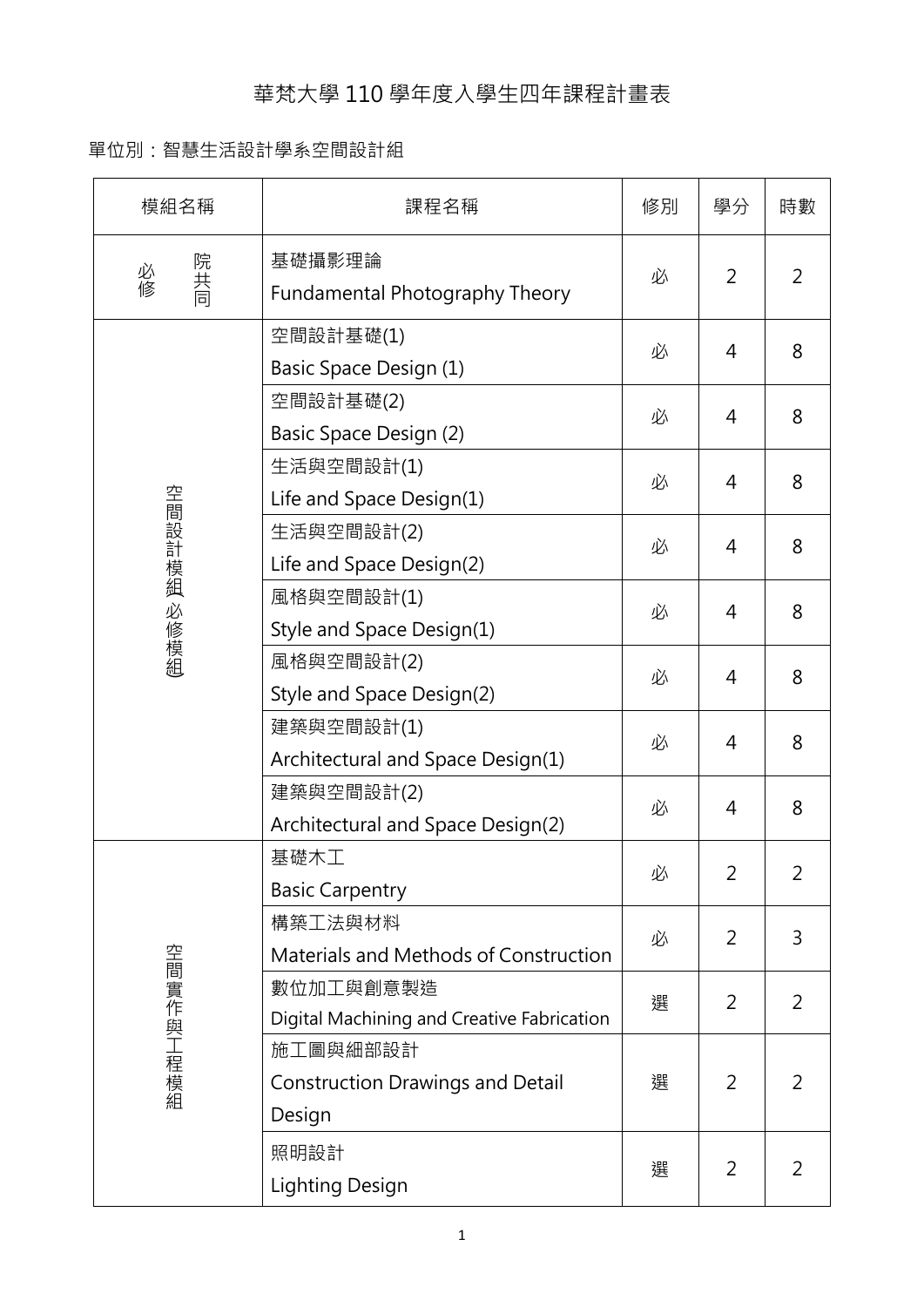| 空間實作與工程模組         | 結構學<br>Theory of Structures                                                   | 選 | 2 | 2              |
|-------------------|-------------------------------------------------------------------------------|---|---|----------------|
|                   | 環境控制與智能設備<br><b>Environment Control and Smart</b><br>Equipment                | 選 | 2 | $\overline{2}$ |
|                   | 實習操作<br><b>Architecture Practice</b>                                          | 必 | 2 | 6              |
| 舊建築活化<br>:模組      | 地方空間形式文化分析<br><b>Cultural Analysis of Local Spatial Form</b>                  | 選 | 2 | 2              |
|                   | 創意風格室內裝修實務<br>Creative Style Interior Renovation<br>Practice                  | 選 | 2 | 2              |
|                   | 舊建築再利用文創<br>Old Building Revitalization and Cultural<br>Innovation            | 選 | 2 | 2              |
|                   | 舊建築活化<br>Old Building Revitalization                                          | 選 | 2 | $\overline{2}$ |
|                   | 古蹟修復技術與實務<br>Historic Heritage Preservation<br><b>Technology and Practice</b> | 必 | 2 | 2              |
|                   | 營運再生與產業活化<br>Operational Regeneration and<br><b>Industrial Activation</b>     | 選 | 2 | 2              |
|                   | 世界建築史<br>History of World Architecture                                        | 選 | 2 | 2              |
|                   | 風土建築<br>Vernacular Architecture                                               | 選 | 2 | 2              |
|                   | 近代建築史<br>History of Modern Architecture                                       | 選 | 2 | 2              |
|                   | 中國建築史<br>History of Chinese Architecture                                      | 選 | 2 | 2              |
| 空間文創<br>與展策模<br>組 | 創意生活與地方創生概論<br>Introduction of Creative life and<br>Regional Revitalization   | 必 | 2 | 2              |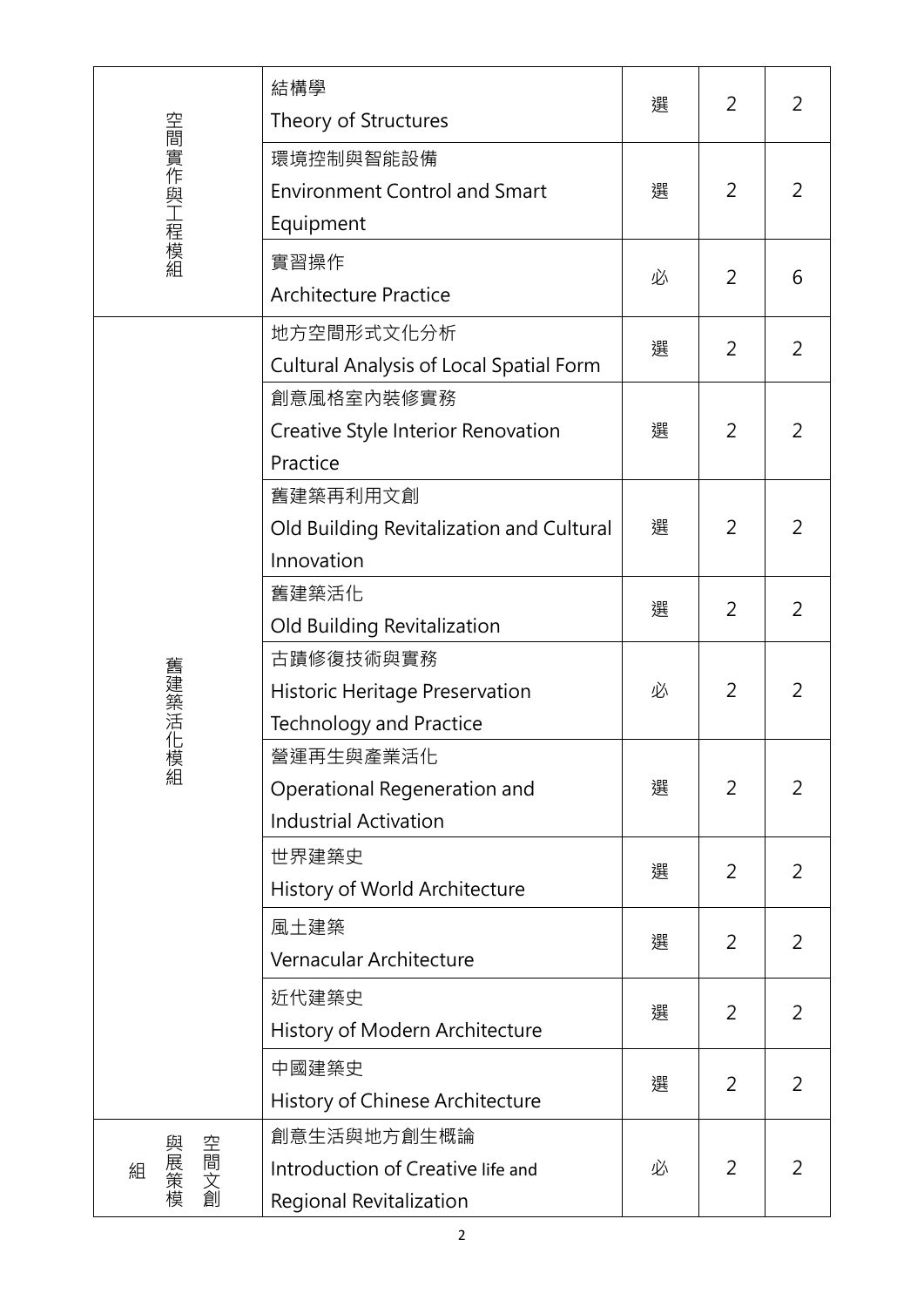|             |                                | 品牌設計                                            | 選 | 2              | 2              |
|-------------|--------------------------------|-------------------------------------------------|---|----------------|----------------|
|             |                                | <b>Brand Design</b>                             |   |                |                |
|             |                                | 創意生活企劃與行銷                                       | 必 | 2              | $\overline{2}$ |
|             |                                | Creative Life Marketing Plan                    |   |                |                |
|             |                                | 地方創生空間規劃設計                                      |   |                |                |
|             |                                | Planning and Design of Regional                 | 選 | 2              | 2              |
|             |                                | Revitalization                                  |   |                |                |
| 空間文創與展策模組   | 創意生活創業學                        | 選                                               |   |                |                |
|             | Creative Life Entrepreneurship |                                                 | 2 | $\overline{2}$ |                |
|             |                                | 地方產學創新發展計畫                                      | 選 | $\overline{2}$ |                |
|             |                                | Innovative Local Industry planning              |   |                | $\overline{2}$ |
|             |                                | 創意生活設計實習                                        |   | 2              |                |
|             |                                | Creative Life design project Intership          | 選 |                | $\overline{2}$ |
|             |                                | 地方創生與智慧科技應用                                     |   |                |                |
|             |                                | Smart Technology Application in                 | 選 | 2              | $\overline{2}$ |
|             |                                | Regional Revitalization                         |   |                |                |
|             | 基礎入門                           | 建築與室內設計概論                                       | 必 |                |                |
|             |                                | Introduction to Architecture & Interior         |   | 2              | 2              |
|             |                                | design                                          |   |                |                |
|             |                                | 人因工程                                            |   |                |                |
|             |                                | Human Factor Engineering                        | 選 | 2              | $\overline{2}$ |
|             |                                | 空間特論(1)                                         | 選 | 2              | $\overline{2}$ |
|             |                                | Special Issues of Space(I)                      |   |                |                |
|             |                                | 空間特論(2)                                         |   |                |                |
|             |                                | Special Issues of Space(II)                     | 選 | 2              | $\overline{2}$ |
| 智慧空間理論與實務模組 | 調查分析                           | 田野調查與環境認知                                       | 選 |                |                |
|             |                                | Environmental Investigation and                 |   | 2              | $\overline{2}$ |
|             |                                | Cognition<br>建築與室內設計方法論                         |   |                |                |
|             |                                | Architectural and Interior Design               | 選 | 2              | $\overline{2}$ |
|             |                                | Methodology                                     |   |                |                |
|             | 表現技法                           | 建築與室內設計表現法                                      | 必 | 2              | $\overline{4}$ |
|             |                                | Architectural & Interior Design<br>Presentation |   |                |                |
|             |                                | 建築與室內設計電腦繪圖                                     |   |                |                |
|             |                                | Computer Graphic in Architectural &             | 必 | $\mathbf{1}$   | 3              |
|             |                                | <b>Interior Design</b>                          |   |                |                |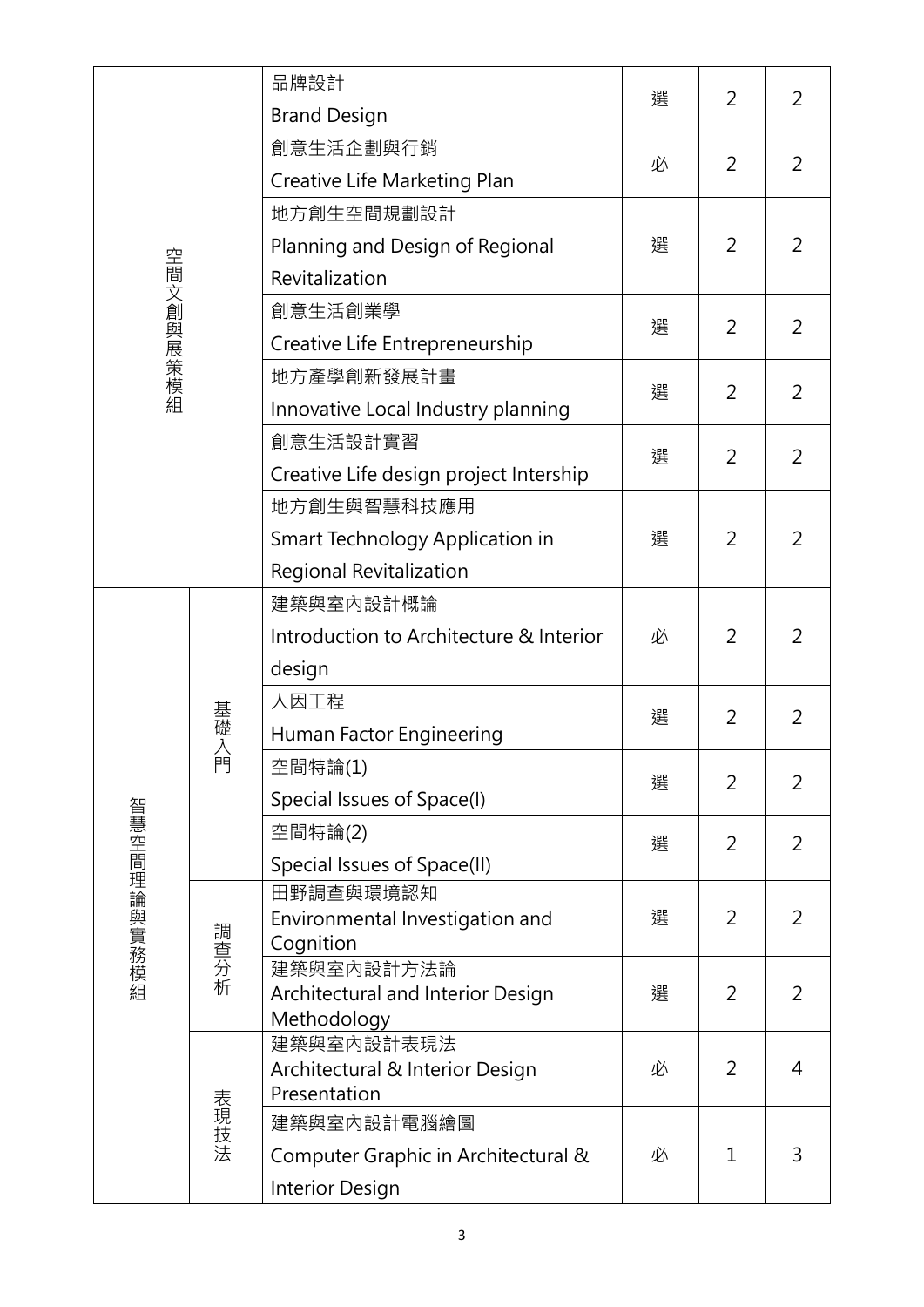|             |         | 基礎數位設計                                   | 選 | $\overline{2}$ | 3              |
|-------------|---------|------------------------------------------|---|----------------|----------------|
|             |         | <b>Basic Digital Design</b>              |   |                |                |
|             |         | 高階數位設計                                   | 選 | $\overline{2}$ | 3              |
|             | 表現技法    | <b>Advanced Digital Design</b>           |   |                |                |
|             |         | 數位媒材設計                                   | 選 | $\overline{2}$ | 3              |
|             |         | Digital Media Design                     |   |                |                |
|             |         | 建築資訊模型實作                                 | 選 |                |                |
|             |         | <b>Building Information Modeling</b>     |   | 2              | 3              |
|             |         | Practice                                 |   |                |                |
|             |         | 基地計畫                                     | 選 | 2              | 2              |
|             |         | Site Planning                            |   |                |                |
|             |         | 建築計畫                                     | 選 | 2              | $\overline{2}$ |
| 智慧空間理論與實務模組 |         | Architectural Programming                |   |                |                |
|             |         | 社區計劃                                     | 選 | 2              | 2              |
|             | 規劃理論與實務 | <b>Community Planning</b>                |   |                |                |
|             |         | 社區營造                                     | 選 | 2              | $\overline{2}$ |
|             |         | <b>Community Empowerment</b>             |   |                |                |
|             |         | 都市設計                                     | 選 | 2              | $\overline{2}$ |
|             |         | Urban Design                             |   |                |                |
|             |         | 智慧住宅                                     | 選 | 2              | 2              |
|             |         | <b>Smart Housing</b>                     |   |                |                |
|             | 智慧理論與實務 | 智慧建築                                     | 選 | 2              | $\overline{2}$ |
|             |         | <b>Smart Building</b>                    |   |                |                |
|             |         | 智慧城鄉                                     | 選 | 2              | 2              |
|             |         | Smart City & County                      |   |                |                |
|             |         | 綠建築                                      | 選 | 2              | 2              |
|             |         | Green Architecture                       |   |                |                |
|             |         | 建築及室内設計法規                                | 選 | 2              | 2              |
|             |         | <b>Building and Interior Design Code</b> |   |                |                |